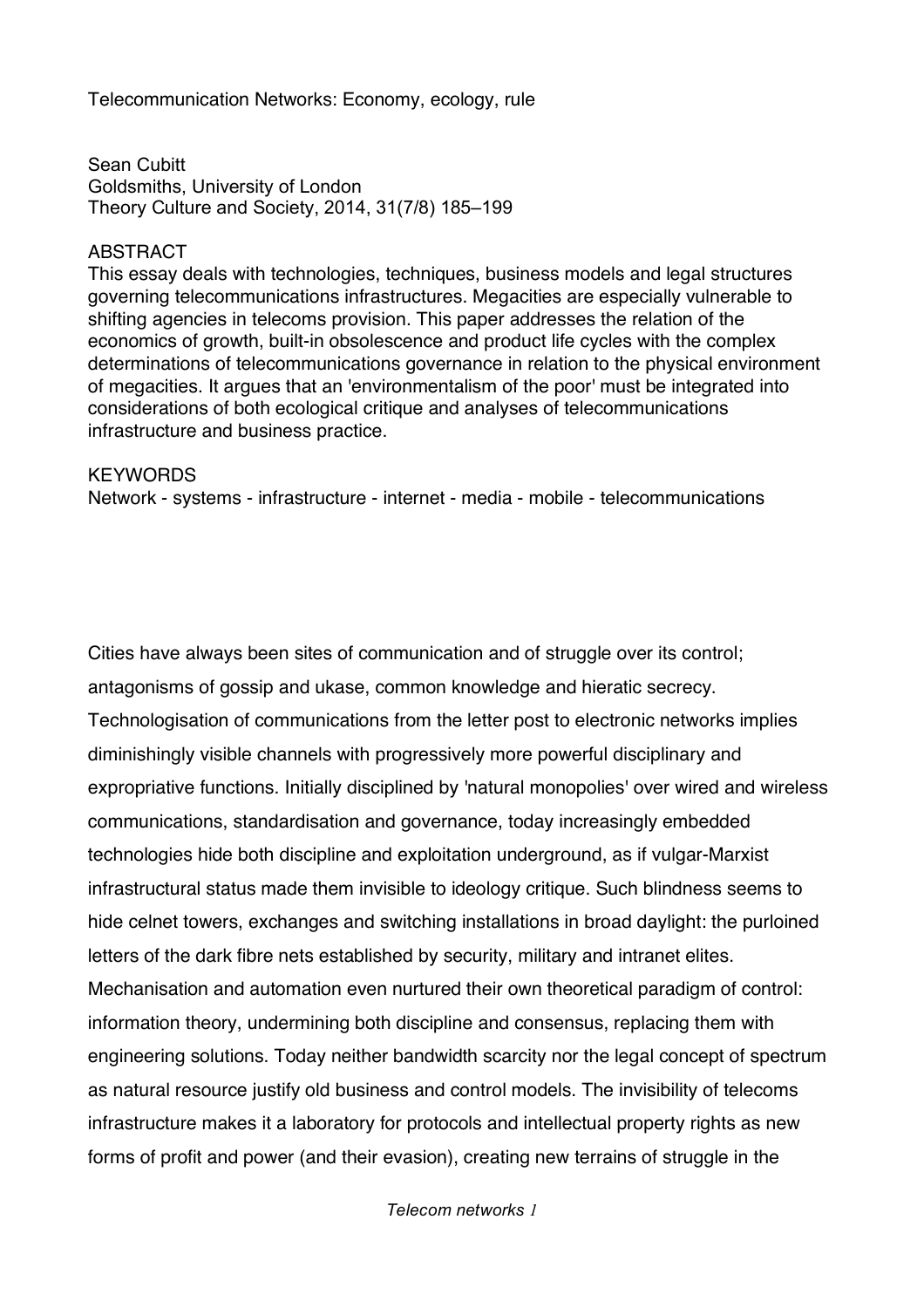megacities and their hinterlands (Horst 2013).

Heirs to the telephone and telegraph, increasingly convergent telecommunications networks of the 21st century take on roles previously associated with broadcasting, print media and libraries. Recent developments include extensive rich-media streaming, initially for games but now extensively used as a supplement or substitute for broadcasting, massive expansion of Voice Over Internet Protocol (VOIP) video telephony for both computers and mobiles, and internet-connected devices with no human user, the so-called internet of things. Given their critical position as conduits for electronic funds transfer, banking and the financial markets, and the increasing use of telecoms both as a retail and business-to-business platform and as a medium connecting commodities in warehousing, freight and device-tracking, these networks are now also effectively utilities.

Archeologically, data networks thus unsurprisingly share their design and functionality with irrigation and sewer systems, and with later gas and electric supply. The early 21st century is reversing the historic split of wireless broadcasting and wired telephony: broadcast and broadband networks are increasingly cabled, with only the last metre handled wirelessly in domestic or office systems; while voice and text messaging have migrated to cellular networks, and long-distance traffic to satellite transmission. The spectrum freed up by television's migration to wire and highly compressed over-the-air digital formats is taken up by expanded rich-media content delivery to personal handsets. Personalisation of communication devices to individuals (rather than shared equipment in older domestic and office environments) leads one of the more recent, information-enabled trends in capital, custom consumerism, which not only transfers a growing proportion of the production of goods to their end-users (Ritzer and Jurgenson 2010), while exploiting long tail economics (Anderson 2004), but also produces cycles of planned obsolescence and associated environmental costs.

Vital to business, important to democratic participation, increasingly significant in education and cultural integration, these network developments pose generic challenges of exploitation, governance and aesthetics (the framing of perception), and the enclosure of a variety of commons including not only information and creative labour

*Telecom networks 2*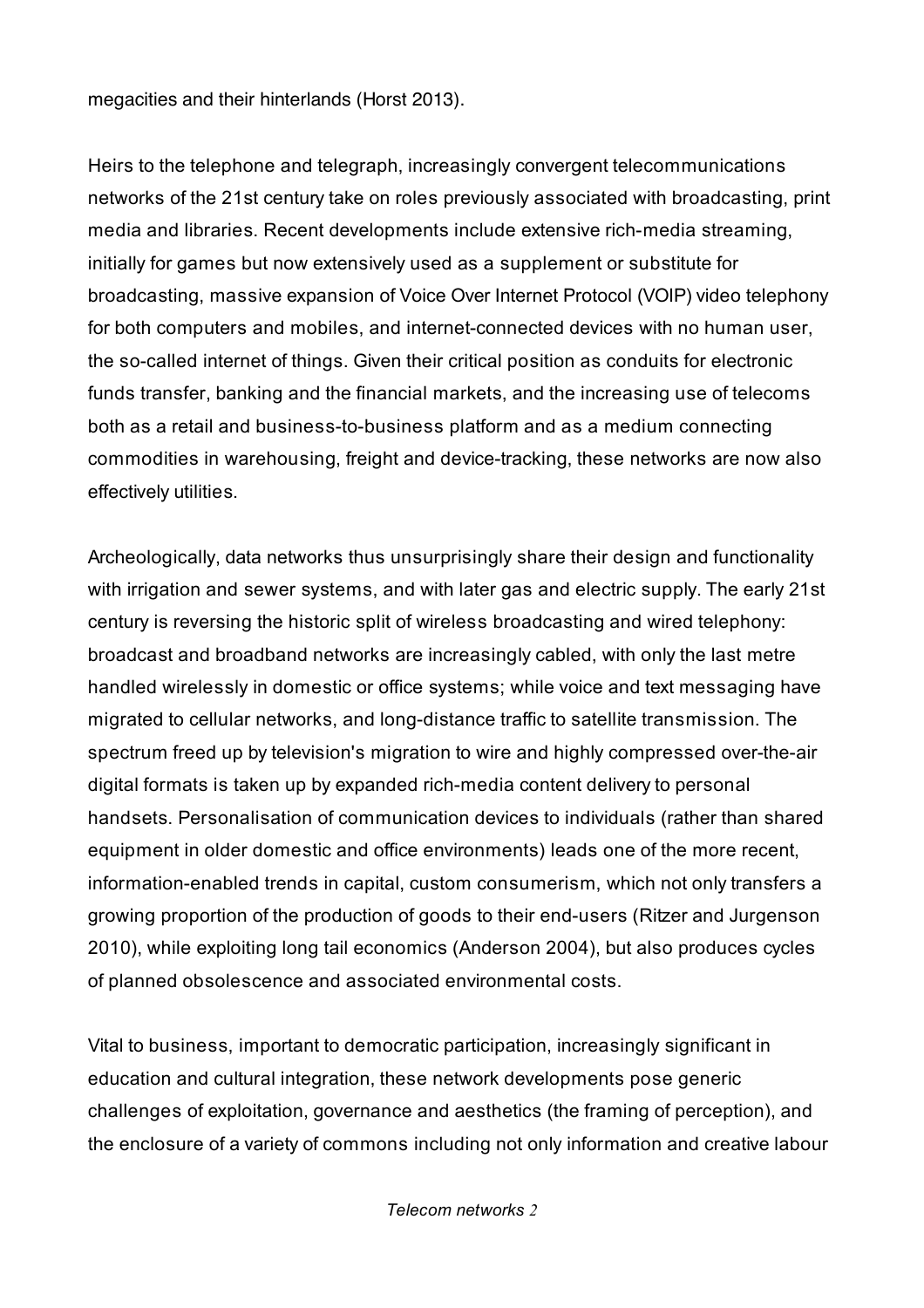but the electromagnetic spectrum and the protocols on which inter-operative networks function. They pose specific problems in the megacities: persistent problems of the digital divide, problems of autonomy and authority in network-controlled environments, and problems of formal, partial or conditional inclusion in network activities which can be as exploitative and demeaning as they can be exclusive. While cheap rental markets for mobile phones seem to have overcome the basic exclusions from the network society noted in the late 20th century, cycles of technological and financial dependency, low skill bases, poor adaptability to local circumstances, and illiteracy persist. The poor have finally gained entry to the electronic universe, but stand on the threshold of a world whose wealth is incomprehensibly protected by complex puzzles like search engines, clutching outmoded equipment they scarcely know how to use. Meanwhile the rich have faster, fatter pipes carrying deeper and richer media from ever vaster reserves of information, to which their education and skills grant them privileged access. Unlike electricity and water, these conduits cannot be tapped by slum-dwellers. Of course the poor can tap into the media, typically though NGOs and other representative agencies. The goals, as Verzola argues, 'may involve calling public attention to specific cases of poverty, raising public awareness and understanding of poverty's root causes, or actually getting people and decision-makers to act towards presumed solutions' (Verzola 2008: np). But tapping in only reveals the extent of the dependent relation: to be spoken for, to speak from weakness to power, to raise awareness in a political class whose attention is the subject of intense competition, and who thrive on this evidence of their importance. Not only are these tactical positions puny; they succumb to the media's own demand for incessant contributions from their most exploited and even most excluded clients (Dean 2009). The gap is widening, even when the information poor are allowed a tiny ration of data, and a tiny window in which their despair is named, salt in the feast of images.

# **Digital technology and the Network Society**

Technologies and societies interact in their mutual evolution (Mumford 1934). Digital technologies take on the specific forms they do because of the kind of society in which we live. In the megacities, this society characteristically employs information technologies for the biopolitical management of population on probabilistic and statistical terms. At the same time, it combats the falling rate of profit by expanding into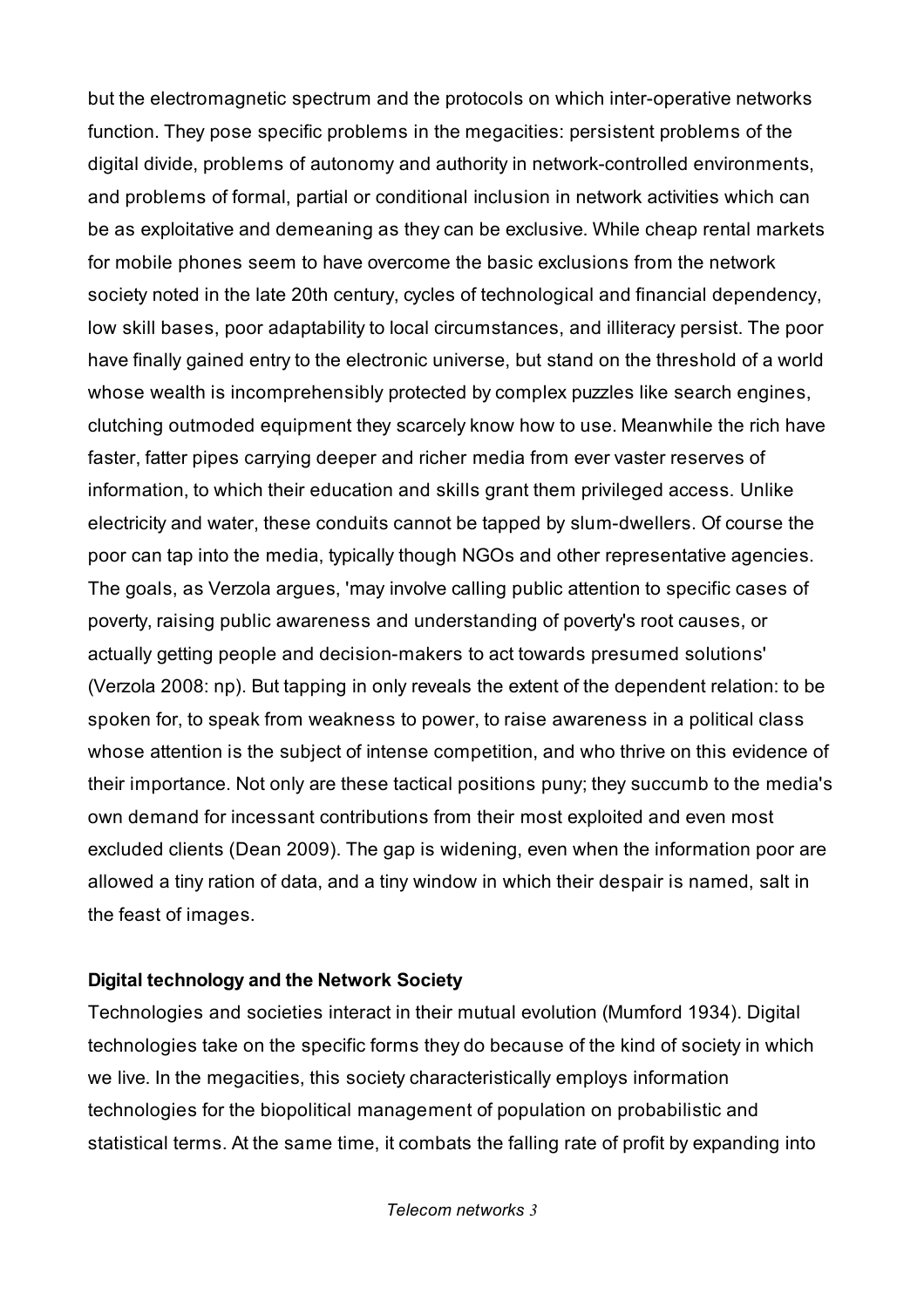the last domains which had evaded exploitation, notably the field of affective labour. As Negri (nd; see also Hardt 1999) argues, affective labour is an extension of zones previously excluded from economic analysis. It aggregates women's domestic and reproductive labour with the exploitation of attention value (Smythe 1977) developed during the explosion of broadcast advertising markets in the 1950s. The greater interaction of online media not only increases the production of information (for example through trackable behaviours) and unpaid creative labours of content generation, but through the marketisation of affective expression. As online media evolved, the early affective media such as e-mail and blogs proved inadequate to the purposes of exploitation because they were, in the first instance, person-to-person, and in the second difficult to search. Social networking, the breakthrough medium for the monetisation of the internet after the débâcle of the dot.com crash, provides the ideal medium for exploiting unpaid affective labour.

The combination of biopolitics and custom consumerism with affective labour produces what we may call the contemporary database economy, which provides the formal template (or Deleuzean diagram) for the technical administration of the internet. Facilitated by and in turn shaping the evolution of digital and related technologies, the database economy structures and is structured by the media formations to which it has given rise. Even the closed feedback loop thus described is symptomatic of the system logic that governs the formation. It is this feedback that ensures the unstable equilibrium capital craves, in which perpetual pseudo-innovation at the level of fashion promotes perpetual consumption, waste and therefore profit. The integration of person-to-person communications with one-to-many and many-to-one, and the development of ubiquitous computing which includes non-human agents, are largely driven by three parallel desires: to control flows of data, of people, of commodities; to promote an 'immaterialisation' of labour, already established in the knowledge and creative industries, through inclusion of the affective; and to extract the last possible desire from the long tail of consumerism. Core to these three braided strategies is the maintenance of a fundamentally homeostatic system. Given that economies are either in crisis or in growth, economic homeostasis is not an option. The social is therefore the only potential site for homeostasis. But since economic growth (and indeed crisis) requires social change, the infrastructural stability needed to handle the growth-crisis cycle is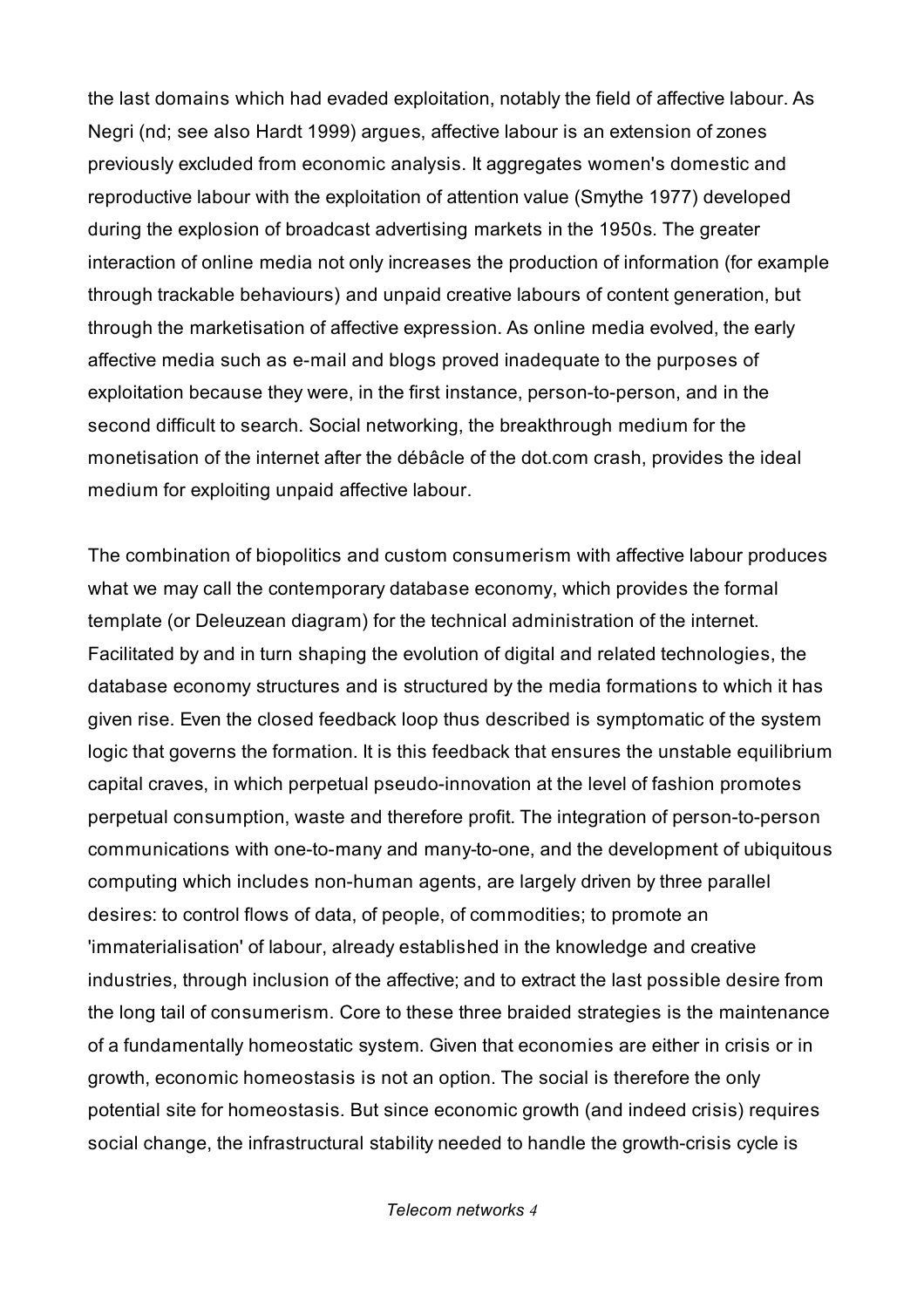increasingly displaced onto objects and systems, now presumed to be crisis-prone and therefore requiring constant monitoring. Based on extensive modelling in geographical information and other biopolitical systems, the internet of things provides the basis for real-time planning, increasingly undertaken in container ports, data and power management, and management of traffic and crowds in high-level urban networks, where it is being layered over existing surveillance (disciplinary) systems.

It is important to understand the scale of these operations: for example, AT&T, just one of the companies competing in the US telecoms market, handles 18.7 petabytes (thousand million million bytes) on a normal business day (Bohn and Short 2009: 8). Such figures indicate a number of features of contemporary telecommunications. Firstly, there is no possibility of any power on Earth eavesdropping every conversation. Secondly, the generation of new content surpassed storage capacity for the first time in 2007: one commentator suggests that 'by 2011, almost half of the digital universe will not have a permanent home. (Gantz, 2008). The problem has been dealt with in network engineering since the earliest days of Arpanet, when packets, the units into which messages are broken down for transmission, are provided with a TTL or time-to-live code which instructs them to delete after a set time, regardless of whether they have arrived, so that they do not clog the network. Similarly, the digital video recorders used in domestic and retail surveillance have about 160Gb of storage: approximately 36 hours of video at compression rates standard for the purpose. Such systems regularly overwrite the hard disc storage with incoming data. Deletion, erasure – forgetting – are inherent in telecommunications networks. Thus surveillance, in actually existing biopolitical management, is no longer archival but real-time. Browsing histories, for example, are helpful devices for speeding up searches, but only the largest patterns and the most recent entries are of commercial interest. The rest is first compressed and later erased, except where it can be stored locally on a users computer, where bots can update without having to pay for storage.

# **Environmental issues**

The storage crisis, both effect and cause of the shift to real-time planning, is one aspect of a broader ephemerality characteristic of the contemporary media formation. Conceptualisation of the network began in mechanistic terms, based on engineering

*Telecom networks 5*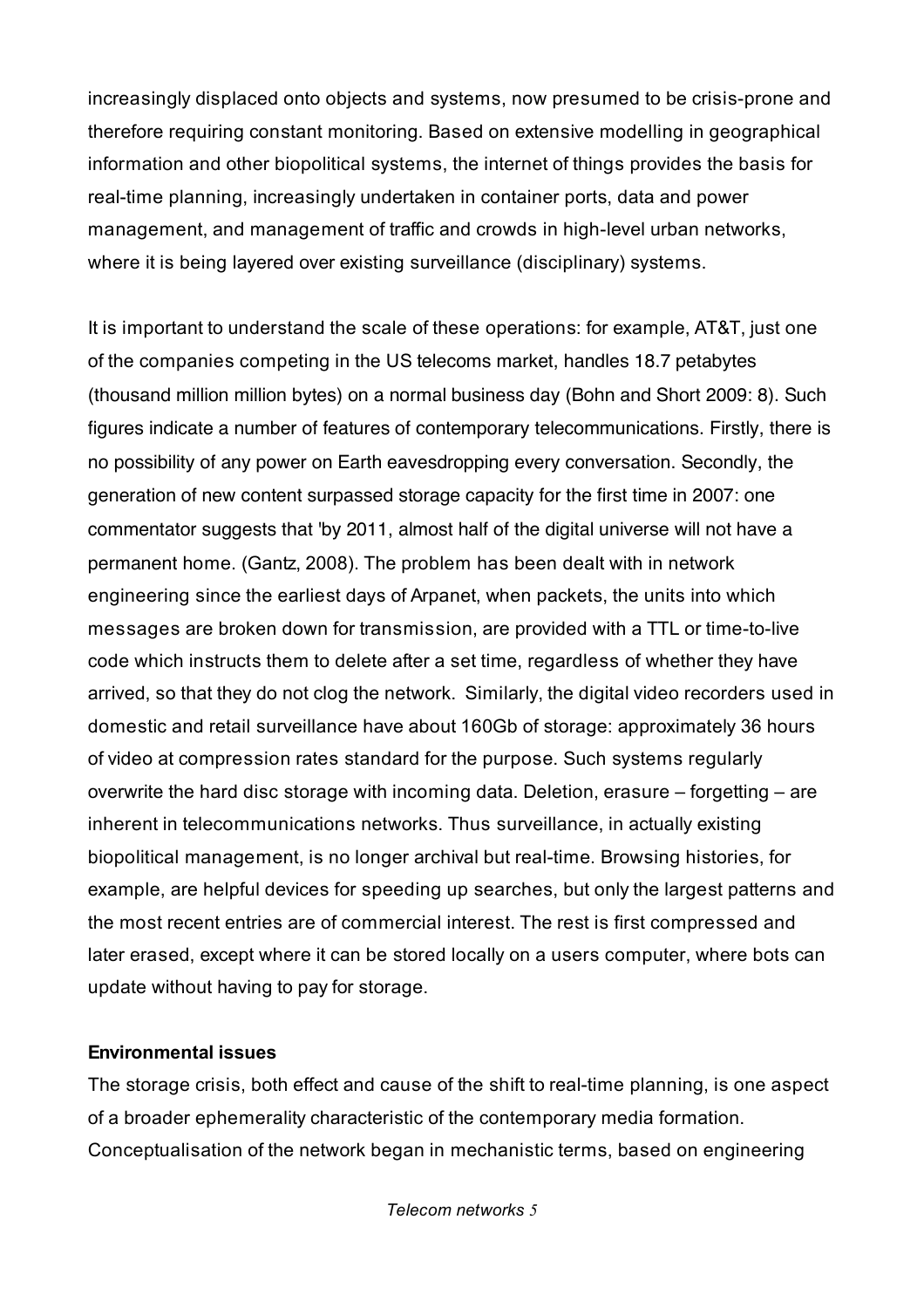challenges posed by mass growth in telephone use in the post-war era of suburbanisation. Its first expression was mathematical (Shannon and Weaver 1949), but its second was organic (Maturana and Varela 1980), and its third and thus far most robust is ecological, the network as chaotic or emergent system (see for example Kelly 1994). If on the one hand this reading of networks shares a diagram with the invisible hand of the market espoused by neo-liberal economics, it also points towards the arena of externalities which are crucial to understanding the relations between information systems and the megacity.

The ephemerality of brand- and product-based affect, of fashion as public sphere, drives rapid turnover of consumer and workplace media devices. The storage crisis and realtime planning correspond to a loss of cathexis with old things and old information, a readiness to jettison the increasingly recent past. Children seem not to need the prompting of marketers to mock one another's lack of up-to-date phones. The wealthy inhabit a giddy whirlwind of rapid obsolescence. The costs of this are fourfold: materials extraction, manufacture, energy use, and recycling. Of these manufacture and recycling are in substantial degree undertaken in the megacities.

Manufacture here embraces both assembly, for example in the border *maquiladoras* that form the edge city of the Californian megalopolis (Moffatt 2005, Grineski et al 2010), and the preparation of key chemical and mineral materials for manufacture: critical chemicals such as arsenic for doping chips. Not only is the refinement of some of these extremely toxic materials concentrated in the Global South, but in megacities, slums sit cheek by jowl with such manufacture (Davis 2006: 128-34). The quantities required for manufacture are minuscule in any one consumer device, but the concentrations in manufacturing plants are considerable: 'According to Graydon Laraby of Texas Instruments, the manufacture of just one batch of chips requires on average 27 pounds of chemicals, 29 cubic feet of hazardous gases, nine pounds of hazardous waste, and 3,787 gallons of water, which requires extensive chemical treatment' (Chepesiuk 2005). Offshore plants producing chips, drives, screens and other components rarely have firstworld standards of health and safety, or regulatory systems to prevent seepage into local environments ('The PrCB [printed circuit board] industry requires chemicalintensive manufacturing processes. Toxic chemicals such as glycol ethers have been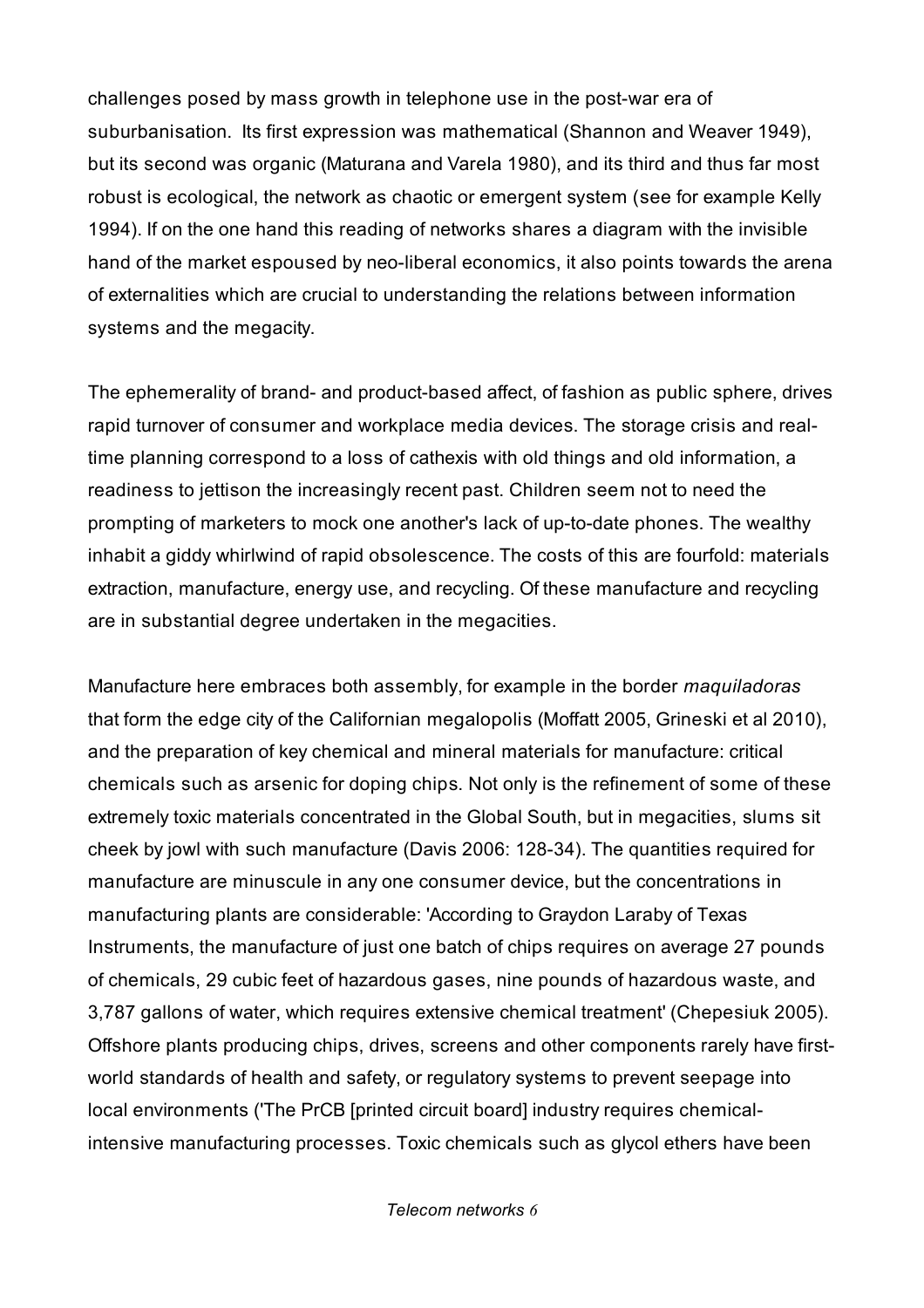phased out of some electronics industry manufacture in developed countries, while they are still commonly used in Asia'. Ladou and Lovegrove 2008: 1). While events of the scale of Union Carbide's Bhopal plant are mercifully rare, the less dramatic, constant degradation of air, water and soil by industrial gases and by-products is a key element of the impacts of information technologies on the poor.

Recycling has two variants. The more apocalyptic concerns the recycling 'villages', especially concentrated in the Pearl River Delta in China, in the outskirts of Lagos and Accra, and in Manila and Vietnam. Export of hazardous waste is barred under the Basel Convention, to which 173 countries are signatories (although Afghanistan, Haiti and the USA have yet to ratify), but continues almost universally, and always from rich to poor countries. The results are frightening: environmental degradation, species loss, increased rates of perinatal mortality, the world's highest incidences of leukemia and other toxicity-related cancers. Since the work is quasi-legal and is only profitable without investment in machinery, the labour is done by hand. Since the cash relates exclusively to the metals but not plastics, those tend to be burned, the quickest way to get at the valuable parts, releasing toxins into the air and water. With recycling rates of 18% for TVs and computer equipment, and even lower, 10%, for mobiles, something in the region of 3 million tons of un-recycled e-waste are produced per annum in the US alone (EPA 2008). Much of this end-of-life electronics has to be retrieved from the entropic mess of dumping, and then organised back into usable materials. This is filthy, dangerous work, leaving human and natural environments tainted.

In 2012, the number of mobile phone subscriptions worldwide passed 6 billlion (ITU 2012), with continuing growth in the developing world, recorded as having 64% of subscriptions in 2008 (ITU 2009: comparative figures are not available). Global penetration of landlines had been stagnating at 20% for decades: cellular technology sparked a wave of new adopters with low entry price, opportunities to rent handsets, independence of regular electricity supplies and of literacy levels. In both rapidly expanding economies and in those that are not growing, the recycling industry is at an even lower level of organisation and efficiency than in the industrialised nations. The geography of freeways and gated suburbs observed by Davis (2006) suggest that there is no need to export from such areas because there is a dependent slum economy on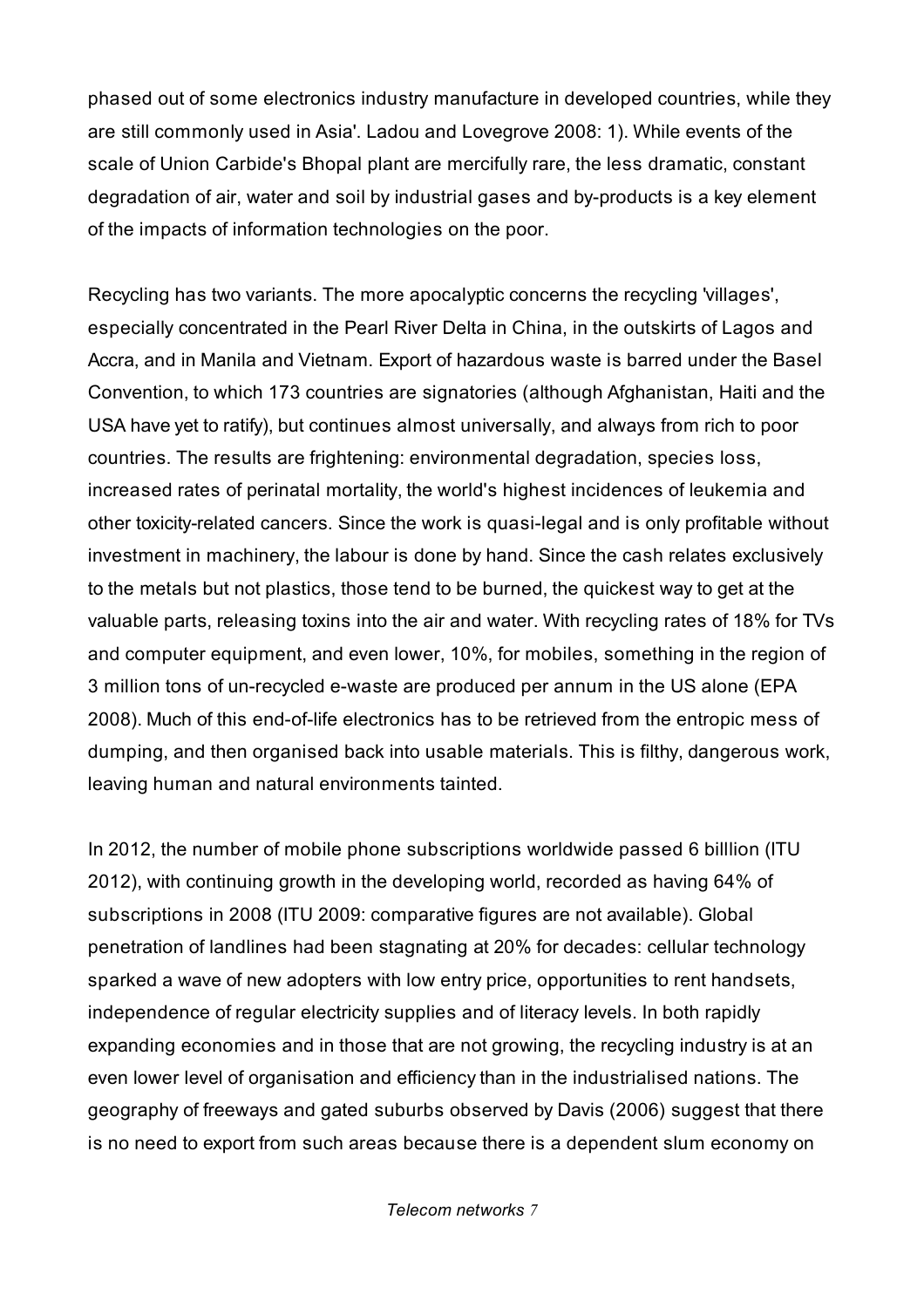the doorstep ready to risk the consequences of burning PCBs and retrieving elements like lead, cobalt and germanium and chips doped with arsenic and other toxic metals.

On a more positive note, where industrial nations either throw or hoard their old computers (Hewlett Packard's 2005 Earth Day press release suggested that 68% of consumers stored their old computers and peripherals), in cities like Kingston and Delhi there are thriving markets for reconditioned and jury-built computers assembled out of junked parts (Sundaram 2009, Waller 2005). Sundaram's concept of 'pirate modernity' is especially important to the grey economies of illicit software, and the download component of music and film piracy in the megacities, where access to internet liberates the cottage industry of pirate cassettes and VCDs from dependence on corrupt employees of the legitimate industries (Lobato 2012). Like squatting, or syphoning electric power, accessing global flows of media and entertainment is an integral part of the slum economies (Larkin 2008). In this way, recycled files and software, and recycled computer parts, as well as recycled materials from the end of the digital lifecycle all touch more deeply on the megacities' slums than they do on the entrepreneurs and academics who pronounce on their weightless, frictionless, immateriality.

# **Internet Governance and the Information Economy**

The network society affords various kinds of access: to the rich consumer, video-ondemand (VOD), and to the genuinely wealthy subscription or sale models which avoid the dull necessity of paying attention to ads. For the Chinese masses, the protection of the Golden Shield; for the wealthy, Virtual Private Networks (VPNs) which fast-track past the firewall like express check-in at the airport. For the ordinary punter, a data feed from Bloomberg; for the wealthy subscriber, real-time data on every stock for sale on every market. The famed time-space compression and social acceleration associated with network communications must be tempered by understanding that the network slows down for those who do not pay the requisite premium. Unlike roads, where everyone travels at the same pace in gridlock, internet offers real-time speeds for the elite, and delays the arrival of news, and for that matter premium entertainment, while also diminishing the quality of the audiovisuals and density of information from highdefinition to the degraded codecs of mobile video (Cubitt 2009). Networks are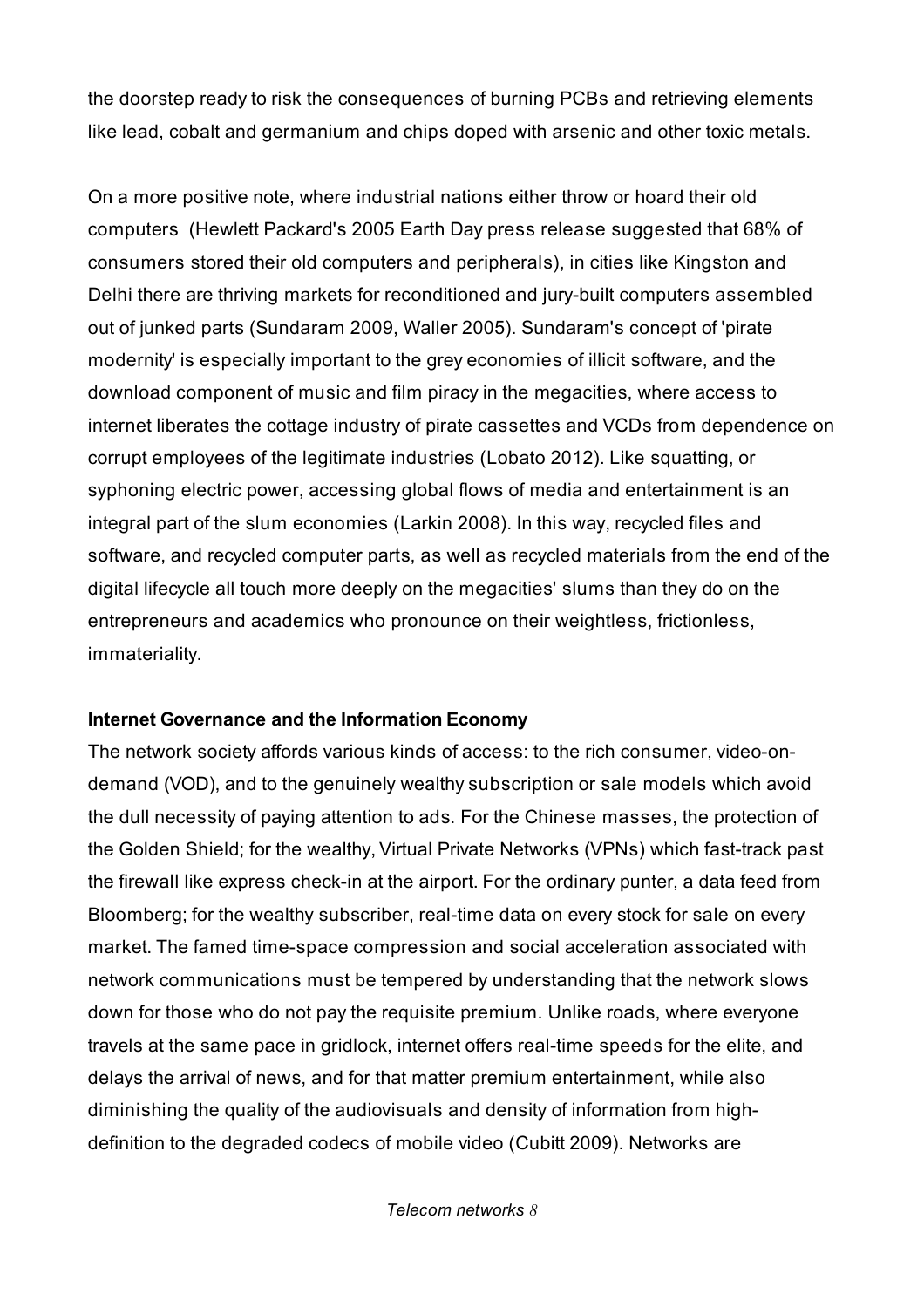fundamentally distributive, and distribution is about control over speed and territorial reach. Distribution and privacy – secrecy and private property, the act of privation as opposed to the act of publication – are twin faces of the same coin. Without distribution, privation doesn't come into existence. It is this flux between publication and privation that structures telecommunications networks in the megacity. Just as the pollution from road traffic hits non-users (like children or cyclists), so telecommunications impacts people who are excluded from it, especially those most deeply removed from access and its benefits. If Baudrillard was correct, and denizens of the new networks inhabit the hyperreal, then those excluded are the last who still inhabit the Real, and can see the network for what it is.

As Ned Rossiter (2009: 37) argues in a study of e-waste industries in Southern China, In the case of the global logistics industries, the rise of secondary resource flows accompanying the economy of electronic waste is coextensive with the production of non-governable subjects and spaces. I suggest that the relation between these entities constitutes new regional formations that hold a range of implications for biopolitical technologies of control.

Writing in the same publication, one of the editors notes

The idea of nature as an aesthetic and normative exteriority appears to offer a safe position of ethico-epistemological privilege from which to condemn various aspects of information-technological modernization. But it is perhaps only by acknowledging that the contradictory consequences of the spread of electronics cannot be easily mapped onto an antagonism of nature versus technology that the idea of network ecologies becomes comprehensible (Zehle 2009: 4).

The non-governable of nature is then produced in the contemporary world as a network effect: this would explain why ecologies and networks are employed as metaphors in systems analysis and environmental science alike. Regionality might suggest a partition of the world between the urban or mega-urban and the preserved and conserved nature park, or at least the gap between lanes on the highway where wildflowers bloom and which in New Zealand is called 'the nature strip'. But it must also evoke divisions, especially the division of labour, a network form which predates and founds digital network logic. The ecology of the poor emerges, as pointed out above, in the interstices of networks: by rail tracks, under the fences of factories, on perilous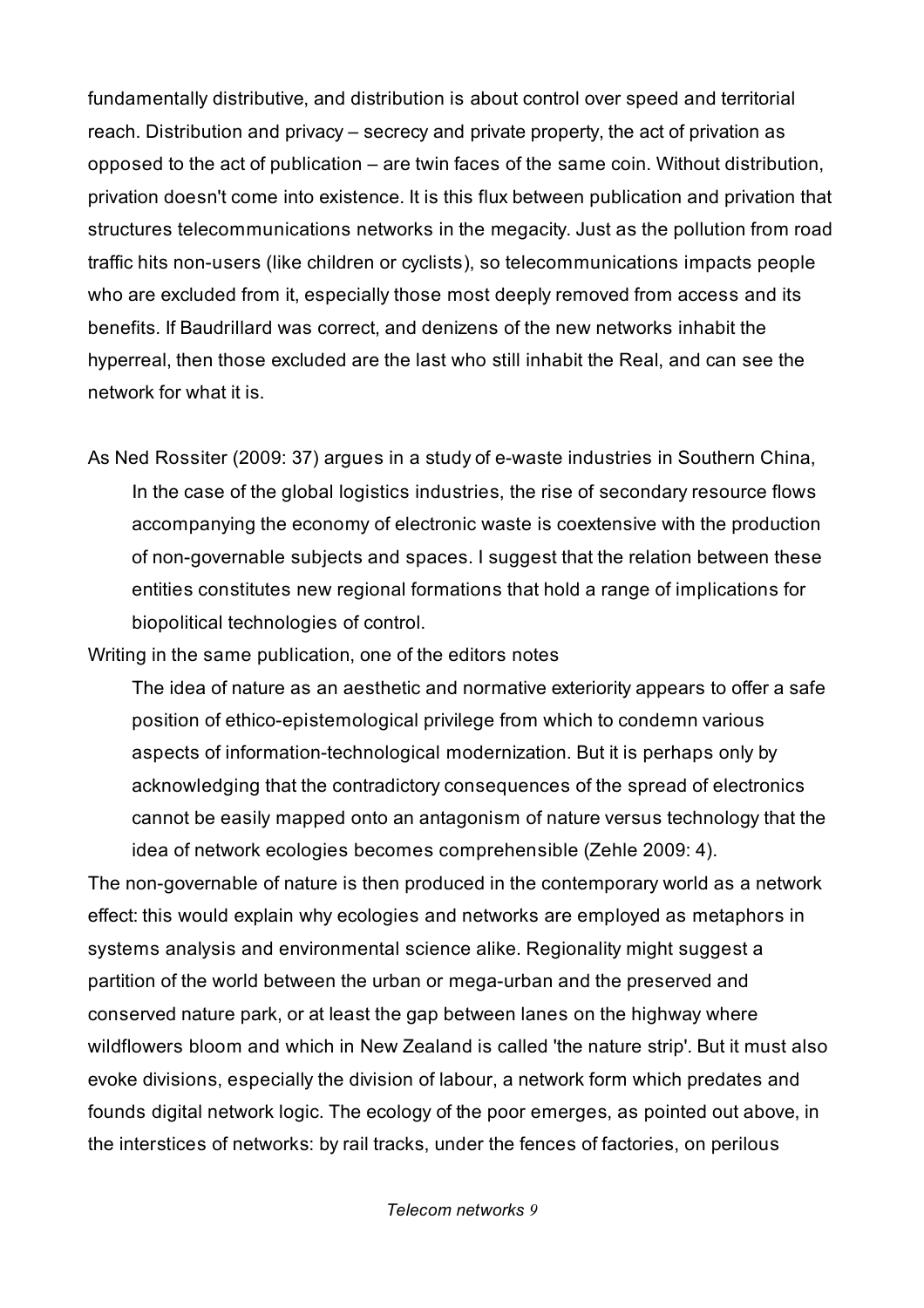slopes where gullies carve a path of green into the city. The term 'pristine', which is almost invariably attached to the word 'wilderness', does not recognise the evolutionary genius of organic life, human or otherwise, that proliferates between paving stones and in the shit-piles of the slum. Rodents, insects, amoeba and bacteria do not usually figure in the cartography of the megacities' settlement with natural phenomena, yet they are as integral as urban foxes or the uncanny spectacle of zoo animals.

The emergence instead of 'ungovernable subjectivities' and the consequent need for a biopolitical management of material, energetic and informatic flows which Rossiter points us to, should evoke subjectivities which are no longer purely human. Some of these have been familiar to sociology since its birth: the crowd, the tribe, the family and the factory. In contemporary media formations, corporations constitute actually existing cyborgs comprising complex technical assemblages into which are plugged, *Matrix*-like, the human biochips on which they feed. Increasingly, the meta-assemblage which is the megacity requires a third term, the organic life which seeps in, as aesthetic (pets, gardens) , as functional (parks, waterfronts) but also as the ungoverned and unwanted weeds, pests and bugs which contaminate the ostensibly clean distinctions between parts (Clark 2000). In a network, the divisions are also media of translation between nodes, human, technical and organic. Smart objects, the internet of things is one response to this problematic explosion of unexpected subjectivities: indeed, a biopolitical recognition that our devices have indeed evolved a life of their own.

Including objects in the telecommunications infrastructure extracts the skills required, for example, to drive trains, employs lower skilled and therefore cheaper workers, and eventually replaces them with automated systems, just as occurred previously in the introduction of the electronic office (Braverman 1974). Smart objects also produce profits not just in the act of purchase, but by providing data on their use throughout their lifecycle, information which generates new profit streams from redesigned goods to additional services and intellectual property. Smart objects should be understood as elements of an information economy in which intellectual property rights (IPRs) in the product generate further IPRs from the use of that product, such that the physical object, other than as design (another IPR) or brand (the trademark IPR), is far less important than the abstract, intellectual machine, the network of which it is a node. The instability of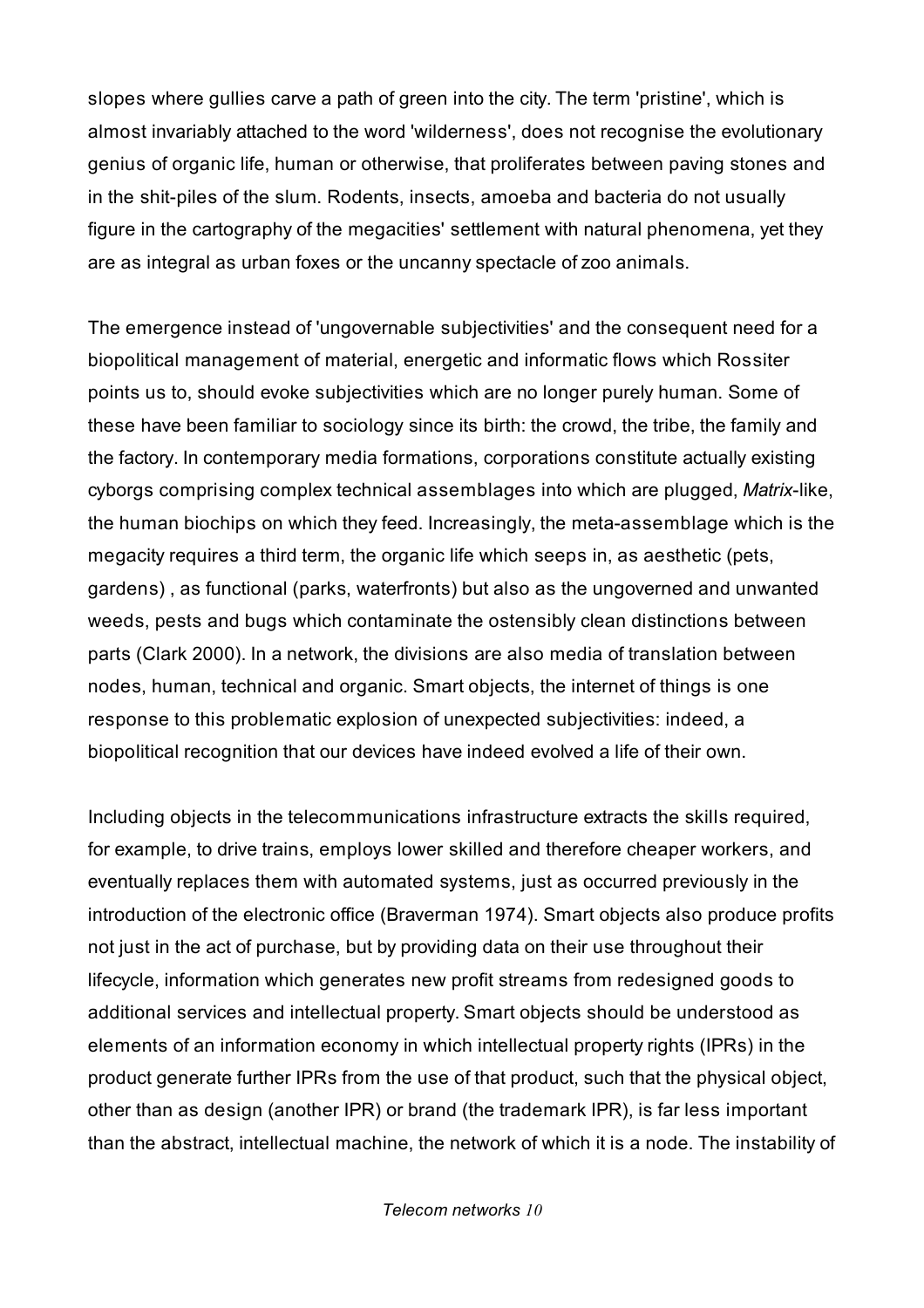objecthood, and the alienation of the commodity form from its origins in production, here achieve a new form, one which points towards either completion of the project of enclosure of the general intellect as information commons, or to a 'weightless' economy of peer-to-peer exchange outwith the crisis-oriented tendencies of capital (monopoly tendency, tendency of the rate of profit to fall).

However it also points towards the biopolitical management of populations, including populations of newly subjective machines, and of the environment, now subject to intense and highly localised surveillance. But then again, it suggests an important feature for the study of megacities, beyond the increased ability to control massively complex transportation and logistical systems: the ability to tap into new patterns of behaviour. The internet of things is also a massive information gathering resource, but one whose key function is not merely control but to garner from the interactions of users the affect-laden interactions of social networking. The irony is not lost on the perpetrators: structured portals like Facebook constrain as much as they invite invention; while what capital really needs is novelty. Historically, it has always been the slums and ghettos that have generated the intense new cultural forms, from tango to samba, bhangra to B-boys, which drive the innovation and fashion economies. That is the function of slums in the global economy, at least as important than the arcana of longtail custom consumerism.

#### **Near Futures**

In the corridors of power, the infrastructures of the internet are on the brink of major rebuilding. The fundamental platform, the TCP/IP (transmission control protocol/internet protocol) suite must be updated to accommodate the growing number of connected devices. The current platform will be replaced with a new version with a far larger number of addresses ('address space') which, however, is not fully backwardcompatible with the older system. However, as deNardis (2009) has shown, the US and some other early adopters have large repositories of unused addresses, and see no reason to undertake an expensive update. Thus ironically it is the new internet powers like Brazil, India and China who will move to the new address space first, threatening (not for the first time: see Goldsmith and Wu 2008) to split the internet. Control over address space has been at the centre of internet governance wars for a decade (Mueller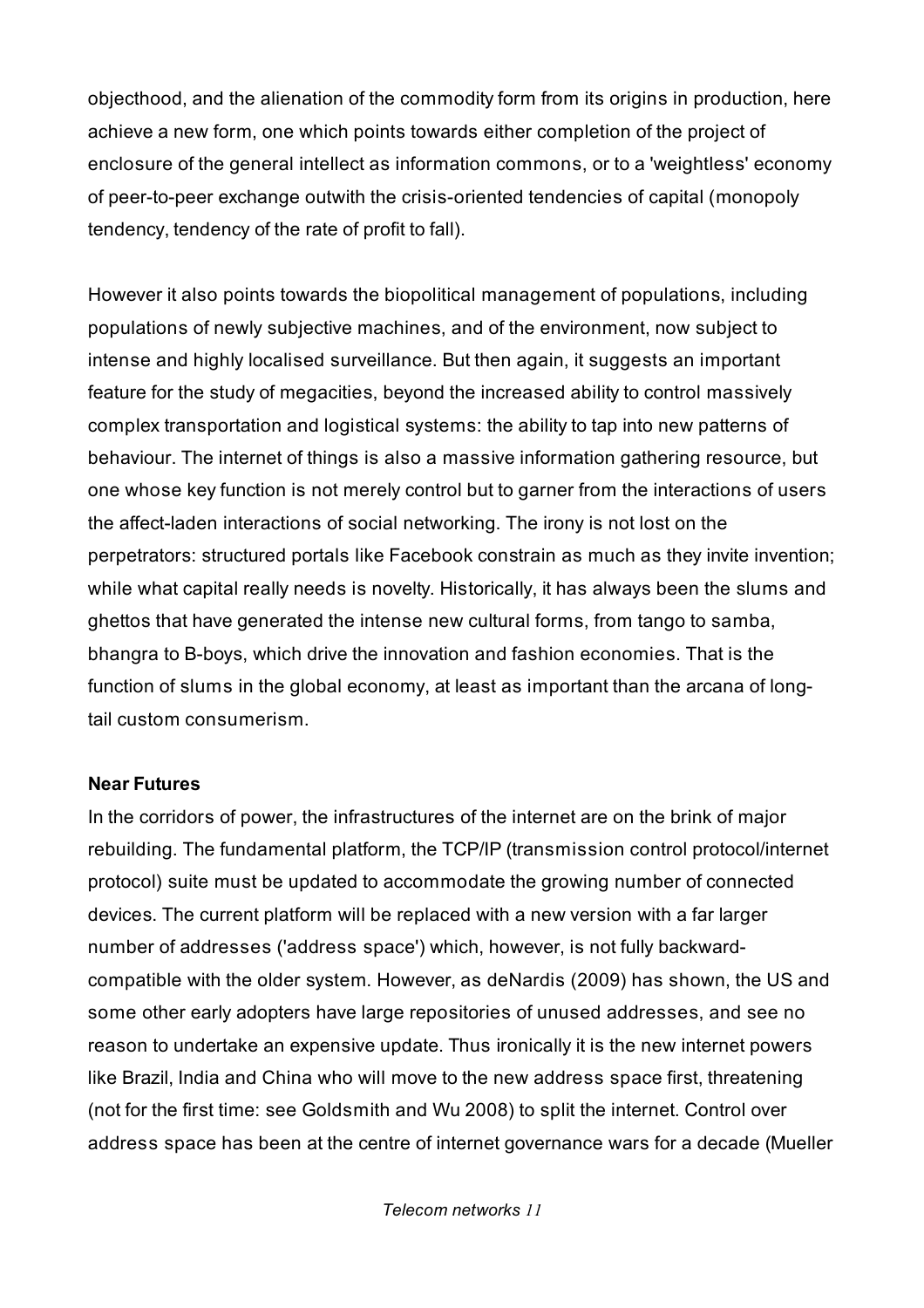2004). Rather newer is the struggle over HTML5, the latest iteration of hypertext mark-up language, the layer of internet code which underlies the World Wide Web. Among disputed areas, the new <video> tag is especially fraught: will it recognise open-source codecs, or only those proprietary codecs controlled by the unlikely alliance of Apple and Microsoft and their peers in the MPEG-LA patent pool? Aesthetically, all codecs in competition are equally linked to spatialising and controlling the transmission of images; but the peer-to-peer economics and openness to innovation of the Ogg and On2 open source codecs makes them the choice of the hacker culture, and of major internet players like Mozilla and Google (which owns On2). Control over these fundamentals, far removed from public debate, will form the internet in the near future. At play is the relation between the civil society bodies that first established the internet we know; the corporations who have come to dominate it; and the national governments who both provide the legal underpinnings for commerce, and seek governmental power over the affective and informational flows traversing their populations.

This form of rule is known as protocological. In Galloway's (2004) analysis, protocol forms another epoch in the history of power, expanding on Deleuze's (1997) societies of control, providing systemic code which does not permit rules to be broken, replacing discipline and biopolitics with a mode in which, for example, copyright 'theft' is not just illegal but impossible (Lessig 1999). In the internet of things, the networking of everything, new protocols are needed, notably the ONS/EPC system (object name service/electronic product code). In theory such protocols, deliberated and decided among the wealthy and powerful, will be delivered silently, another technical marvel whose principles, we will be told, are those of engineering, not politics. The global poor will live at the borders of these protocological nets, in much the same structural position as the hackers whose constant gnawing criticism undermines the theoretical completeness of the network.

Economic, environmental and governmental aspects of telecommunications are connected through a system of inclusions and exclusions, internalities and externalities, regulation and deregulation. One typical movement is the enclosure of intellectual and creative commons in an effort to extend the operational terrain of the extraction of surplus value from new forms of affective labour. A second, ostensibly opposite, is the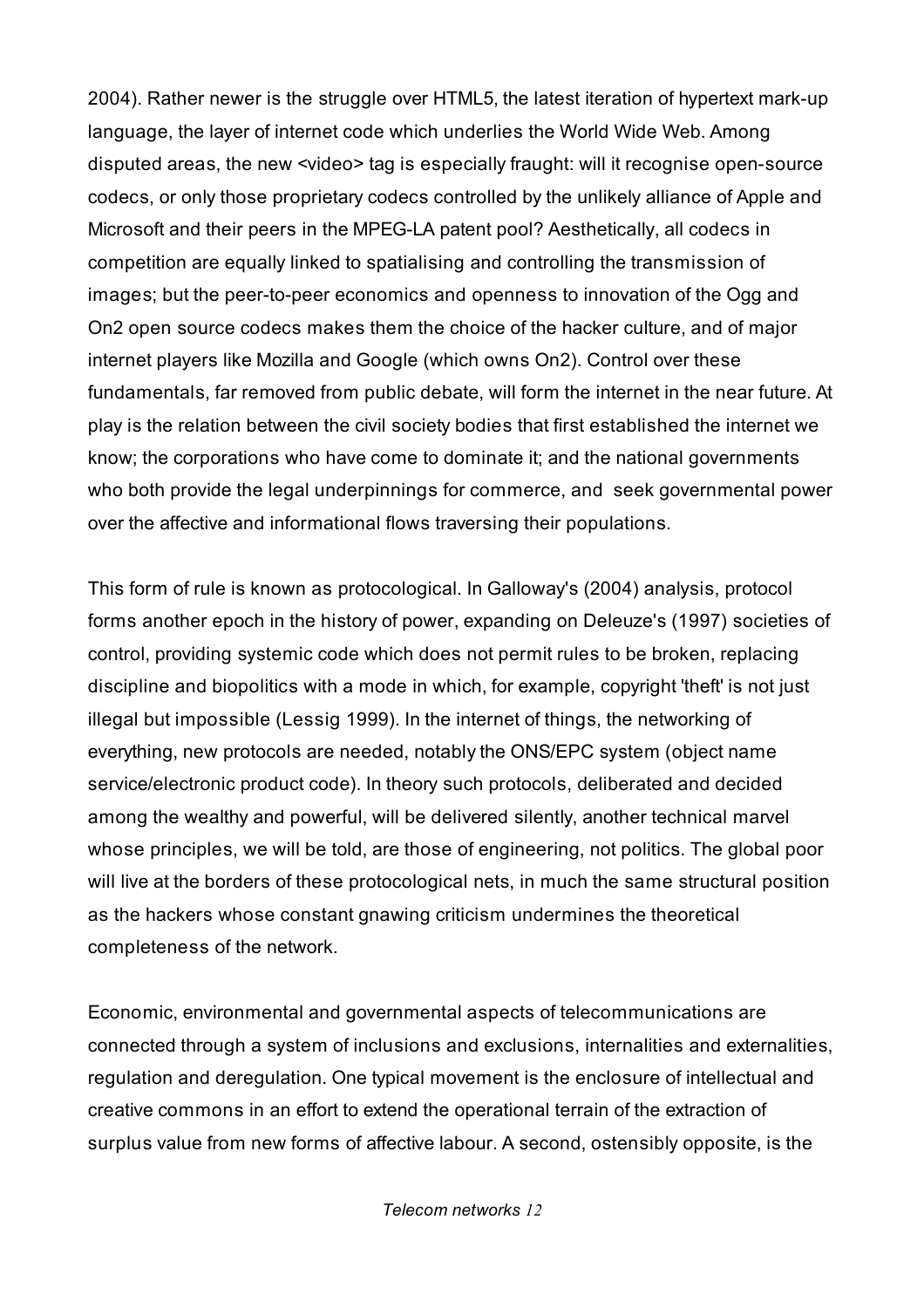exclusion of environmental effects from economic calculations, effectively shifting the burden of ecological disaster to the commons. Telecommunications governance meanwhile is riven by two competing paradigms. The BRICS countries and their allies strongly advocate a 'repatriation' of regulatory powers to the nation-state, especially through the UN and its key instrument, the ITU. The industry in general supports the selfregulating network model on which the Internet developed, while also using every legal, commercial and political instrument in struggles for control of network neutrality, address space, open source and patents, among others. Thus competition from Google's VP8 open-source codec forced the MPEG-LA consortium to announce that it would never charge for the use of its patents in online streaming in 2010. In 2011, however, a dozen members of the consortium announced that VP8 broached several of their patents, a move known as a 'poison pill' because it creates doubts about the legality of deploying the open-source alternative. The case of streaming video codecs, fought through law courts and the complex network of internet governance agencies, is exemplary not only of the intertwining of economics and rule, but of their implication for the ecologies of megacities.

It is especially important that environmental critique does not lose sight of the economic and governmental processes in involved, for two reasons. Firstly, deep ecology's rejection of anthropocentrism is neither politically feasible nor intellectually convincing unless it can be articulated with the specific sufferings of the global poor. And secondly, the environment has begun to take on the position of God in a new theological politics, for which acclaim of 'Nature' takes the place of faith in the divine origins of Law. As Agamben argues, however

> the real problem, the central mystery of politics is not sovereignty, but government: it is not God but the angle; it is not the king, but ministry; it is not the law, but the police – that is to say, the government machine that they form and support (Agamben 2011: Appendix 1.7)

If it is true that 'we are all nature', it is also a truism of environmental critique that nature is a concept, constructed in opposition to the technological, the urban and the economic domain that excludes it as externality. Thus in environmental economics, the excluded returns as the basis for all transactions (Hanley et al 2006). But as Timothy Morton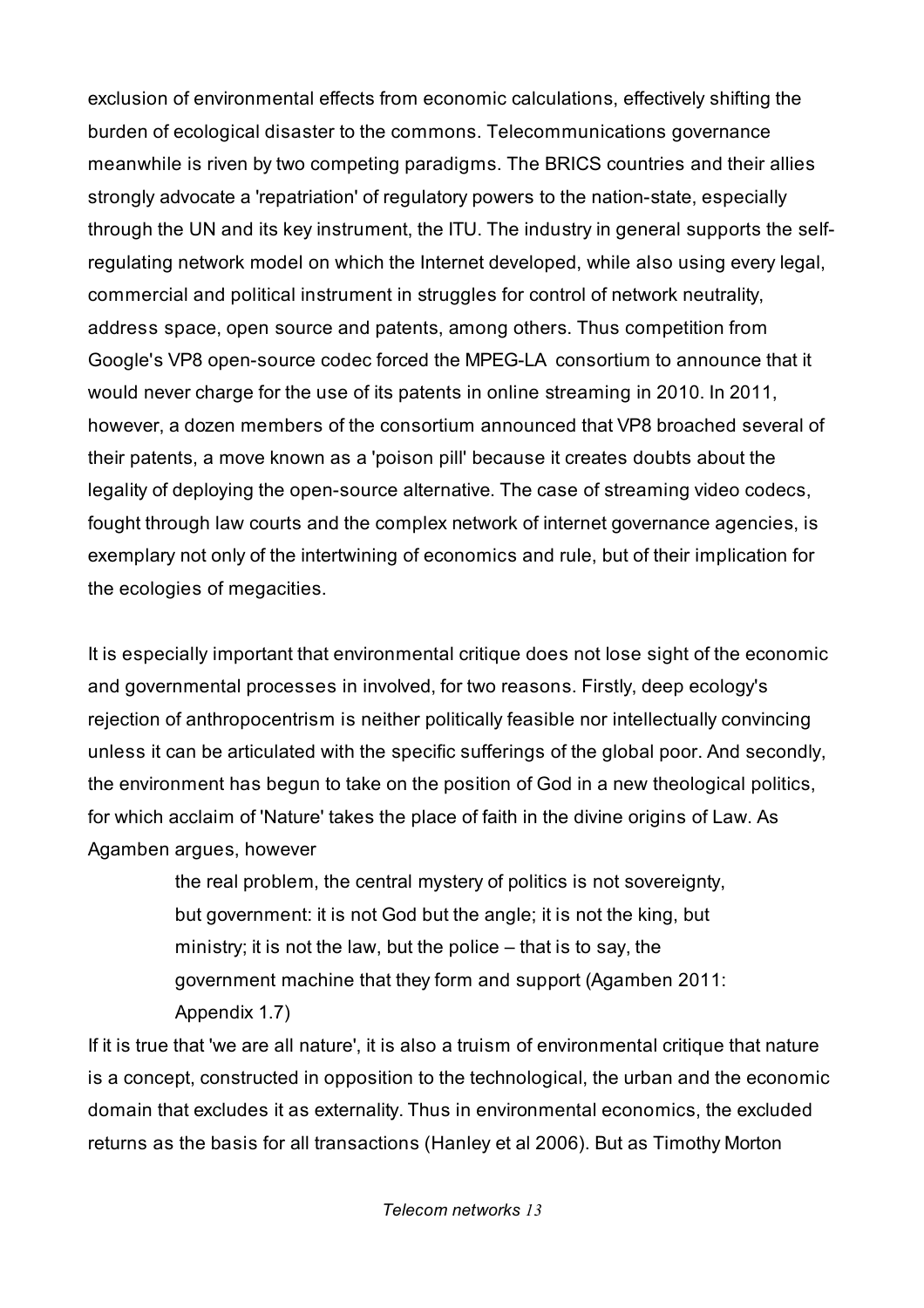(2007: 5) expresses it, 'Putting something called Nature on a pedestal and admiring it from afar does for the environment what patriarchy does for the figure of Woman'. The ecological metaphor, taken to its conclusion, demands that we understand all human networks as embroiled in terrestrial processes, and vice versa. Excluding the human from nature is the counterpoint to the abstraction of nature as inhuman.

In telecommunications, this imbrication of networks in one another means that, for example, a governance decision should be understood in terms of its implications for both human and economic environments. The struggle between proprietary and opensource codecs in HTML5 could shift power from corporations to users, in line with the migration to prosumption. Open-source codecs can be customised, and any element of the code can be taken and reused for new projects, if those projects remain in the pubic domain. Equally importantly, typical uses of open source in the developing world include customising discarded phones and other equipment, so creating local craft-based industries, providing affordable access to services, and increasing the lifespan of otherwise jettisoned equipment (incidentally removing the excuse for near-universal tax subsidies for writing-off equipment after a mere few years of use, subsidies which propel the cycle of built-in obsolescence in digital equipment). It is cleaner and safer to reuse a phone, tablet or laptop than to break it down into constituent elements and freight them back to offshore sweatshops to be rebuilt as a new generation of ephemeral equipment. Discarded machines in effect become open-source hardware, to the benefit of all concerned, except the profit-growth of corporate manufacturers, premised on increased consumption of increasingly finite physical resources and the brutality of existing recycling regimes.

The telecommunications network thus includes not only its externalities, positive and negative, but also its exterior: the exclusions it operates and on which it depends. While battles over the technical underpinnings of the future are conducted at the strategic level, we should not dismiss the struggles of those excluded from the net as merely tactical. Out of their desperation, we may gain only a few new dance steps. Or we might witness the emergence, from the slums, of a new hybrid that does not fit the fantasy of endless growth and endless exploitation of the last uncolonised abilities of human beings.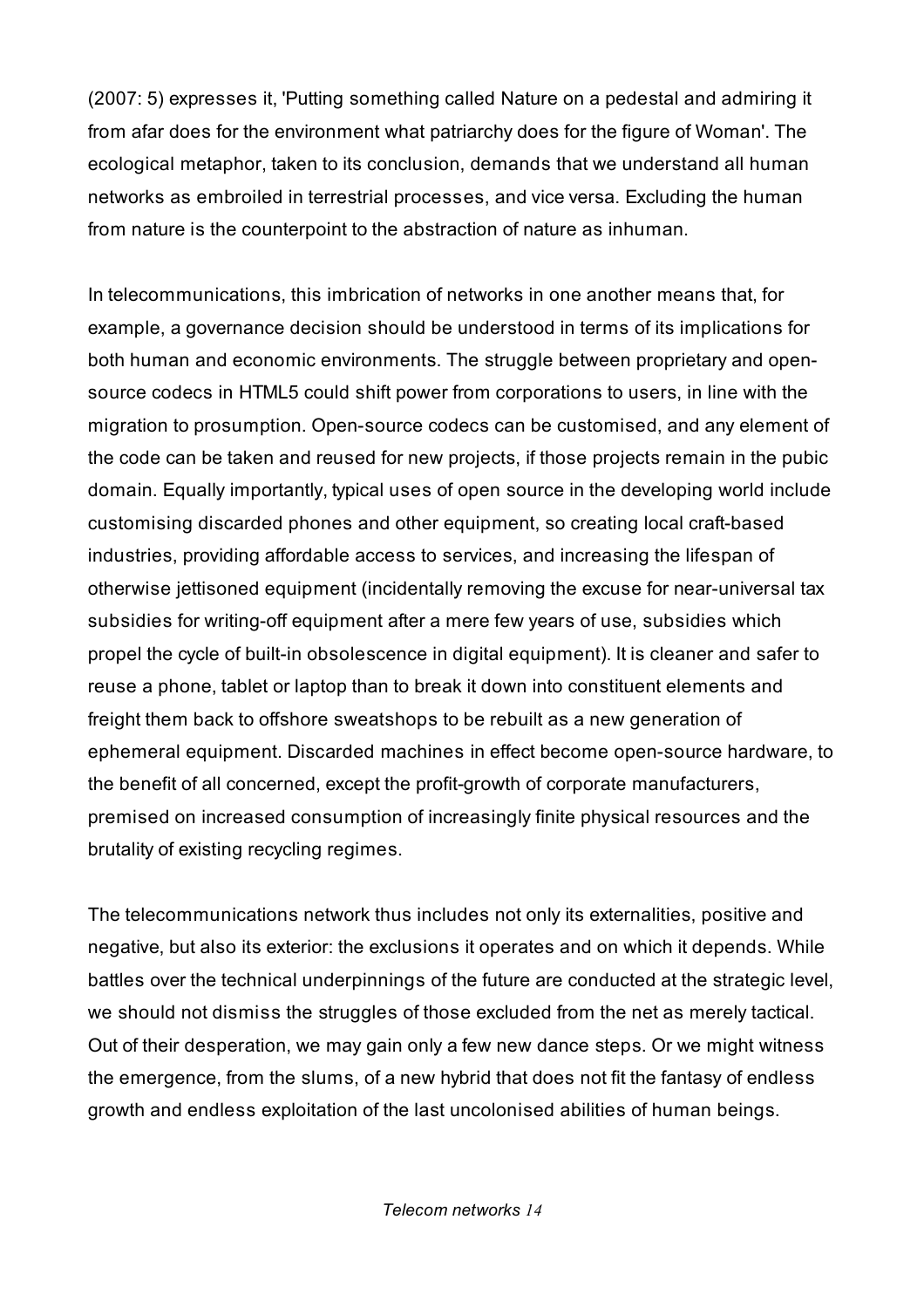### **REFERENCES**

Agamben G (2011) *The Kingdom and the Glory: For a Theological Genealogy of Economy and Government*, trans Lorenzo Chiesa with Matteo Mandarini. Stanford: Stanford University Press.

Anderson C (2004) The Long Tail. *Wired* 12(10), October:

http://www.wired.com/wired/archive/12.10/tail.html, accessed 21 November 2010.

- Bohn R E. and J E Short (2009) *How Much Information? 2009 Report on American Consumers.* San Diego: Global Information Industry Center, University of California San Diego.
- Braverman H (1974) *Labour and Monopoly Capital: The Degradation of Work in the Twentieth Century*. New York: Monthly Review Press.

Chepesiuk R (2005) Toxic Chips. *Toward Freedom*,

http://www.towardfreedom.com/home/content/view/154/57/, accessed 21 November 2010.

- Clark N (2000) "Botanizing the Asphalt"? The Complex Life of Cosmopolitan Bodies. *Body & Society* 6(3/4): 12-33.
- Cubitt S (2009) Codecs and Capability. In Lovink G and Niederer S (eds) *Video Vortex Reader: Responses to YouTube*. Amsterdam: Institute of Network Cultures: 45- 52.

Davis, M (2006) *Planet of Slums*, London: Verso.

- Dean J (2009) *Democracy and Other Neoliberal Fantasies: Communicative Capitalism and Left Politics*. Durham NC: Duke University Press.
- Deleuze G (1997), Postscript on the Societies of Control. In Krauss R, Michelson A, Bois Y-A, Buchloh B H D, Foster H, Hollier D and Kolbowski S (eds) *October: The Second Decade 1986-1996*. Cambridge MA: MIT Press: 443-447.
- deNardis L (2009) *Protocol Politics: The Globalization of Internet Governance*. Cambridge MA: MIT Press.
- Galloway Alexander R (2004) *Protocol: How Control Exists After Decentralization*. Cambridge MA: MIT Press.
- Gantz J (project director) (2008) *The Diverse and Exploding Digital Universe, IDC White Paper* Framingham MA: IDC, March. http://www.emc.com/collateral/analyst-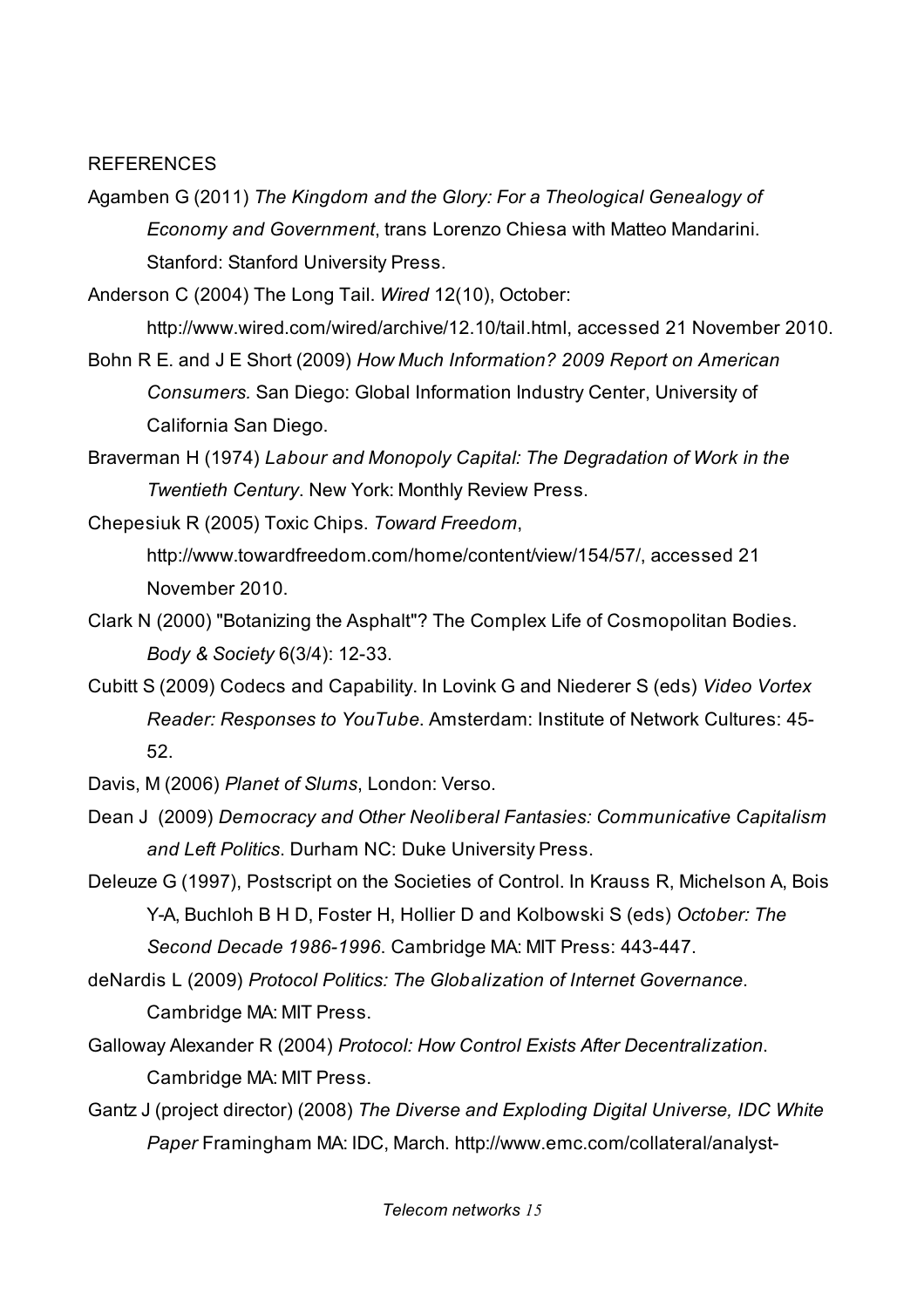reports/diverse-exploding-digital-universe.pdf

- Goldsmith J and Wu T (2008) *Who Controls the Internet: Illusions of a Borderless World*. Oxford: Oxford University Press.
- Grineski S E, Collins T W, de Lourdes Romo Aguilar M and Aldouri R (2010) No Safe Place: Environmental Hazards and Injustice Along Mexico's Northern Border*. Social Forces* 88(5) July: 2241-2265.
- Hanley N, Shogren J F and White B (2006) *Environmental Economics: In Theory and Practice, 2nd edition*. Basingstoke: Palgrave-Macmillan.

Hardt M (1999) Affective Labor. *boundary 2*, 26(2): 89–100.

- Horst H A (2013) The Infrastructures of Mobile Media: Towards a Future Research Agenda. *Mobile Media & Communication* 1(1): 147–152
- ITU (2009) *Measuring the Information Society: A Report from the International Telecommunication Union*. Geneva: International Telecommunication Union. http://www.itu.int/ITU-D/ict/publications/idi/2009/material/IDI2009\_w5.pdf
- ITU (2012) *Measuring the Information Society: A Report from the International Telecommunication Union*. Geneva: International Telecommunication Union. http://www.itu.int/ITU-

D/ict/publications/idi/material/2012/MIS2012\_without\_Annex\_4.pdf

- Kelly K (1994) *Out of Control: The New Biology of Machines*. London: 4th Estate.
- Ladou J and Lovegrove S (2008) Export of Electronics Equipment Waste. *International Journal of Occupational and Environmental Health* 14: 1-10.
- Larkin B (2008) *Signal and Noise: Media, Infrastructure and Urban Culture in Nigeria*. Durham NC: Duke University Press.
- Lessig L (1999) *Code and Other Laws of Cyberspace*. New York: Basic Books.
- Lobato R (2012) *Shadow Economies of Cinema: Mapping Informal Film Distribution*. London: BFI.
- Maturana H R and Varela F (1980) *Autopoesis and Cognition: The Realization of the Living* (= Boston Studies in the Philosophy of Science vol 42). Dordrecht: D Reidel.
- Moffatt A (2005) Murder, Mystery and Mistreatment in Mexican Maquiladoras. *Women and Environments International Magazine*, Spring/Summer: 19-21.
- Mueller M L (2004) *Ruling the Root: Internet Governance and the Taming of Cyberspace*, Cambridge MA: MIT Press.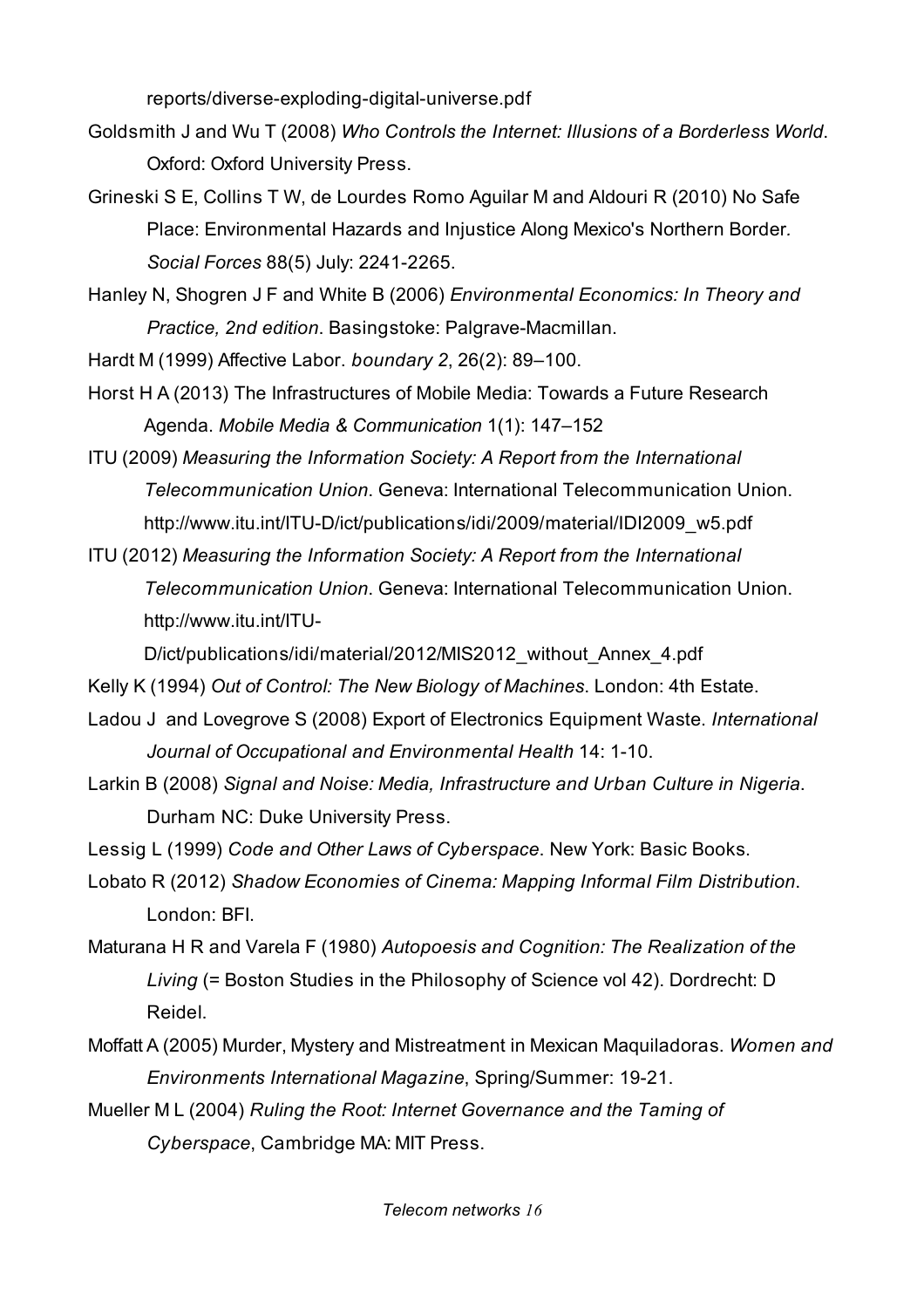Mumford L (1934) *Technics and Civilization* London: Routledge and Kegan Paul.

- Negri T (nd), 'Value and Affect' trans A Bove *Generation Online*, http://www.generationonline.org/t/valueaffect.htm# ftnref6, accessed 21 November 2010; first published in *DeriveApprodi* 12-13, Autumn 1996.
- Rossiter N (2009) Translating the Indifference of Communication: Electronic Waste, Migrant Labour and the Informational Sovereignty of Logistics in China. *International Review of Information Ethics* 11, October: 36-44. http://www.i-r-ie.net/issue11.htm
- Ritzer G and Jurgenson N (2010) Production, Consumption, Prosumption: The Nature of Capitalism in the Age of the Digital "Prosumer". *Journal of Consumer Culture*, 10(1): 13-36.
- Shannon C E. and Weaver W (1949) *The Mathematical Theory of Communication*. Urbana: University of Indiana Press.
- Smythe D (1977) Communications: Blindspot of Western Marxism. *Canadian Journal of Political and Social Theory*. 1(3), Fall: 1-27.
- Sundaram R (2009) *Pirate Modernity: Media Urbanism in Delhi* London and Delhi: Routledge.
- US Environmental Protection Agency (2008) *Electronic Waste Management in the United States, Approach 1, July, EPA530-R-08-009*.

http://www.epa.gov/osw/conserve/materials/ecycling/docs/app-1.pdf

- Verzola R (2008) Challenging Media: Poverty Amidst Abundance. *Media Development*, 2008/1, http://www.waccglobal.org/images/stories/media\_development/2008- 1/challenging-media-poverty-amidst-abundance.pdf, accessed 24 November 2010.
- Waller L G (2005) *ICT for Whose Development: Towards the development of methodologies and analytical tools for understanding and explaining the ICT for Development Phenomenon* PhD thesis. Hamilton: University of Waikato.
- Zehle Z (2009) Network Ecologies: Geophilosophy between Conflict and Cartographies of Abundance. *International Review of Information Ethics* 11, October: 3-8. http://www.i-r-i-e.net/issue11.htm